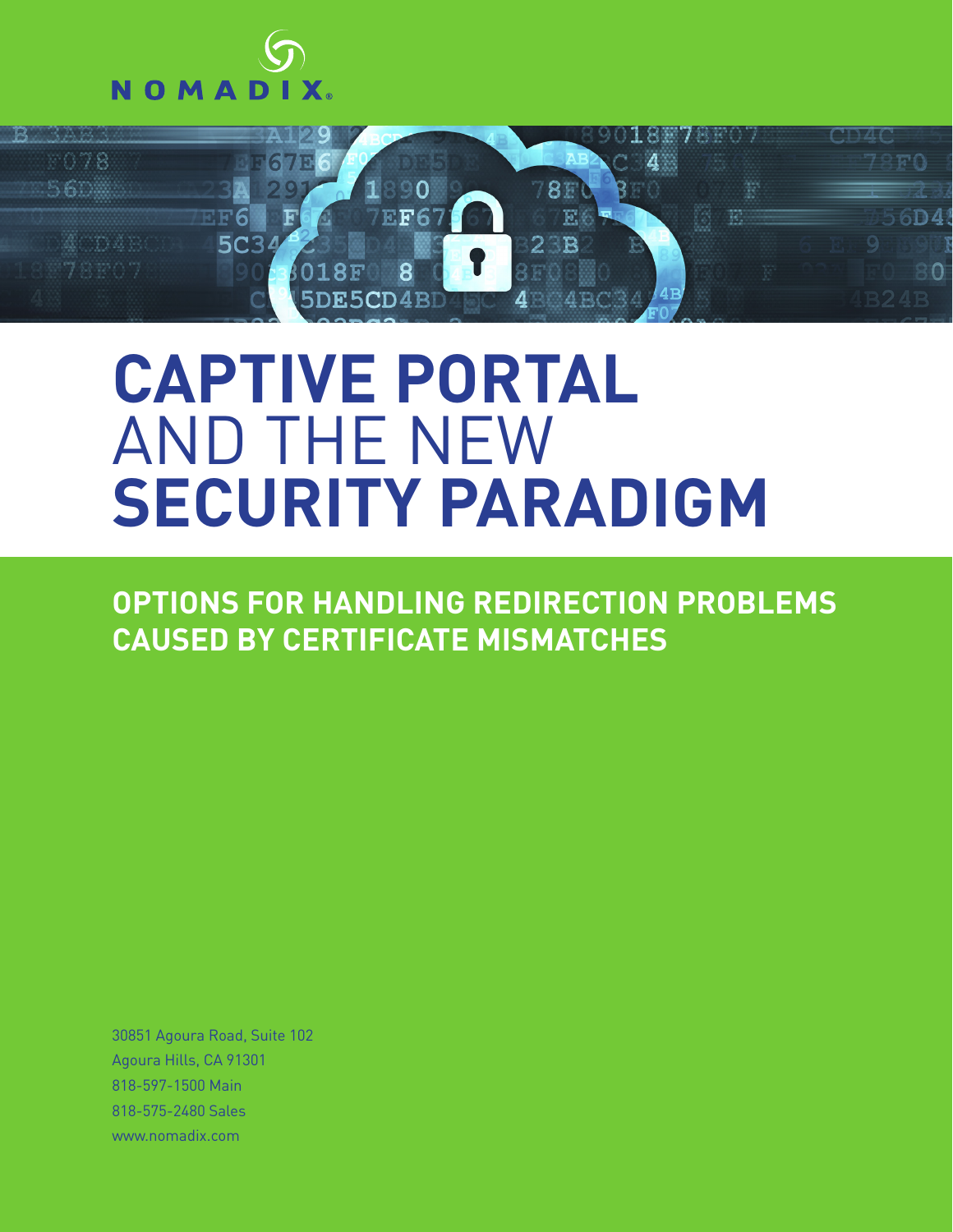## NOMADIX

#### **INTRODUCTION**

Over the past year, more and more major websites have begun using SSL (Secure Socket Layer or "https://") to ensure a secure connection with their servers. While using SSL has long been a standard with banks and other organizations that transfer sensitive information online, now companies like Facebook, Google and Yahoo are following suit. Since many users make sites like Google and Yahoo their homepage, this poses a unique challenge for operators of guest networks and hotspots.

The increased security that results from using SSL benefits users because their information and browsing patterns are more encrypted and secure, thereby reducing the threat of a third party capturing their data over the wire (or over the air, as in most cases today). When users connect to the Internet by opening their browsers, they are connecting through an https secure site.

Operators of guest networks and hotspots have typically redirected this first request to their own captive portal, to require users to accept their terms and conditions, to charge for Internet access, or simply to authenticate them as a valid user. When the users' homepage is set to an http (non-secure) site, there is no issue. But if the redirection happens on an https (secure) site, there are some hurdles to overcome.

These hurdles arise due to certificate encryption and how the browser interacts with the content of the website to make a secure connection. Upon initiating an https session, the browser will validate the certificate against known information (the domain/certificate name, validity of the certificate and the certificate signing authority) before accepting the data stream for the website. So if the certificate isn't validated (i.e., if the information the browser has does not match the certificate sent back from the requested site), then the website will not open properly. As a result, the user will receive an error message, which will vary depending on the browser.

Different browsers handle the certificate mismatch in different ways. Some browsers allow for an exception to be made, in which case they would let the user know there is an error with the certificate, an indication that the site might not be as secure as they expected. The message will look something like this:



As stated above, the biggest issue is with the certificates not matching the information the browser is using to validate. There are several options for getting around the above errors for the end user.